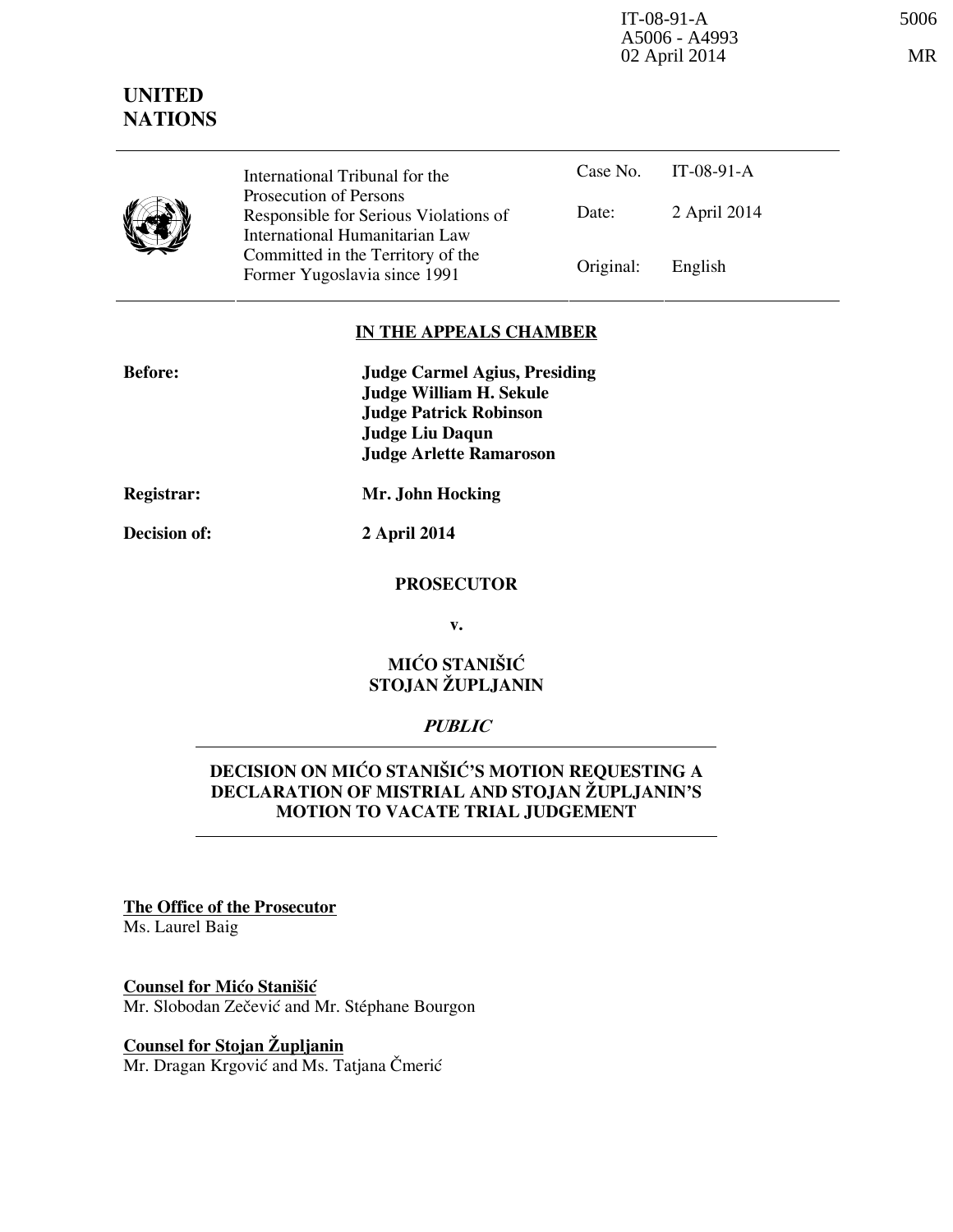1. The Appeals Chamber of the International Tribunal for the Prosecution of Persons Responsible for Serious Violations of International Humanitarian Law Committed in the Territory of the former Yugoslavia since 1991 ("Appeals Chamber" and "Tribunal", respectively) is seised of "Stojan [Ž]upljanin's Motion to Vacate Trial Judgement" filed by Stojan Župljanin ("Župljanin") on 21 October 2013 ("Motion to Vacate"), and the "Motion on Behalf of Mico Stanišic Requesting a Declaration of Mistrial" filed by Mićo Stanišić ("Stanišić") on 23 October 2013 ("Motion for Mistrial")<sup>1</sup> (collectively, "the Motions"). The Office of the Prosecutor ("Prosecution") filed a consolidated response to both motions on 25 October 2013.<sup>2</sup> Župljanin and Stanišić ("the Applicants") filed replies on 28 and 29 October 2013, respectively.<sup>3</sup>

### **I. BACKGROUND**

2. On 27 March 2013, Trial Chamber II of the Tribunal ("Trial Chamber"), composed of Judges Burton Hall (presiding) ("Judge Hall"), Guy Delvoie and Frederik Harhoff ("Judge Harhoff"), issued its judgement in the case of *Prosecutor v. Mićo Stanišić and Stojan Župljanin*, Case No. IT-08-91-T ("Trial Judgement"). The Trial Chamber convicted Stanišić pursuant to Article 7(1) of the Tribunal's Statute ("Statute") on the basis of joint criminal enterprise ("JCE") liability of persecutions as a crime against humanity, and murder and torture as violations of the laws or customs of war,<sup>4</sup> and convicted Župljanin pursuant to Article 7(1) of the Statute on the basis of JCE liability of persecutions and extermination as crimes against humanity, and murder and torture as violations of the laws or customs of war.<sup>5</sup> The Trial Chamber sentenced both Župljanin and Stanišić to 22 years' imprisonment. <sup>6</sup> The Trial Judgement was decided unanimously.

3. Stanišić, Župljanin and the Prosecution filed Notices of Appeal on 13 May 2013.<sup>7</sup> On 2 July 2013, Stanišić filed a motion under Rule 115 of the Rules of Procedure and Evidence of the Tribunal ("Rules") seeking the admission of additional evidence on appeal consisting of extracts of a letter written by Judge Harhoff dated 6 June 2013 and published in a Danish newspaper on 13

<sup>&</sup>lt;sup>1</sup> Stanišić originally filed the Motion for Mistrial before the Appeals Chamber with Judge Carmel Agius as the Presiding Judge on 14 October 2013. He re-filed it before the correctly constituted Appeals Chamber on 23 October 2013.

<sup>&</sup>lt;sup>2</sup> Prosecution Consolidated Response to Stanišić's Motions for Mistrial and Provisional Release, and Župljanin's Motions to Vacate Trial Judgement, for Recusal of Judge Liu and Provisional Release, 25 October 2013 ("Consolidated Response").

<sup>&</sup>lt;sup>3</sup> Stojan Župljanin's Reply to Prosecution's Response to Motions to Vacate Trial Judgement, Provisional Release and for Recusal of Judge Liu Daqun, 28 October 2013 ("Župljanin Reply"); Consolidated Reply on Behalf of Mićo Stanišić to Prosecution Consolidated Response with Confidential Annexes A & B, 29 October 2013 (public with confidential annexes) ("Stanišić Reply").

<sup>4</sup> Trial Judgement, vol. 2, para. 955. *See* Trial Judgement, vol. 2, paras 729-781.

<sup>5</sup> Trial Judgement, vol. 2, para. 956. *See* Trial Judgement, vol. 2, paras 489-530.

<sup>6</sup> Trial Judgement, vol. 2, paras 955-956.

<sup>&</sup>lt;sup>7</sup> Notice of Appeal on Behalf of Mićo Stanišić, 13 May 2013; Notice of Appeal on Behalf of Stojan [Ž]upljanin, 13 May 2013; Prosecution Notice of Appeal, 13 May 2013.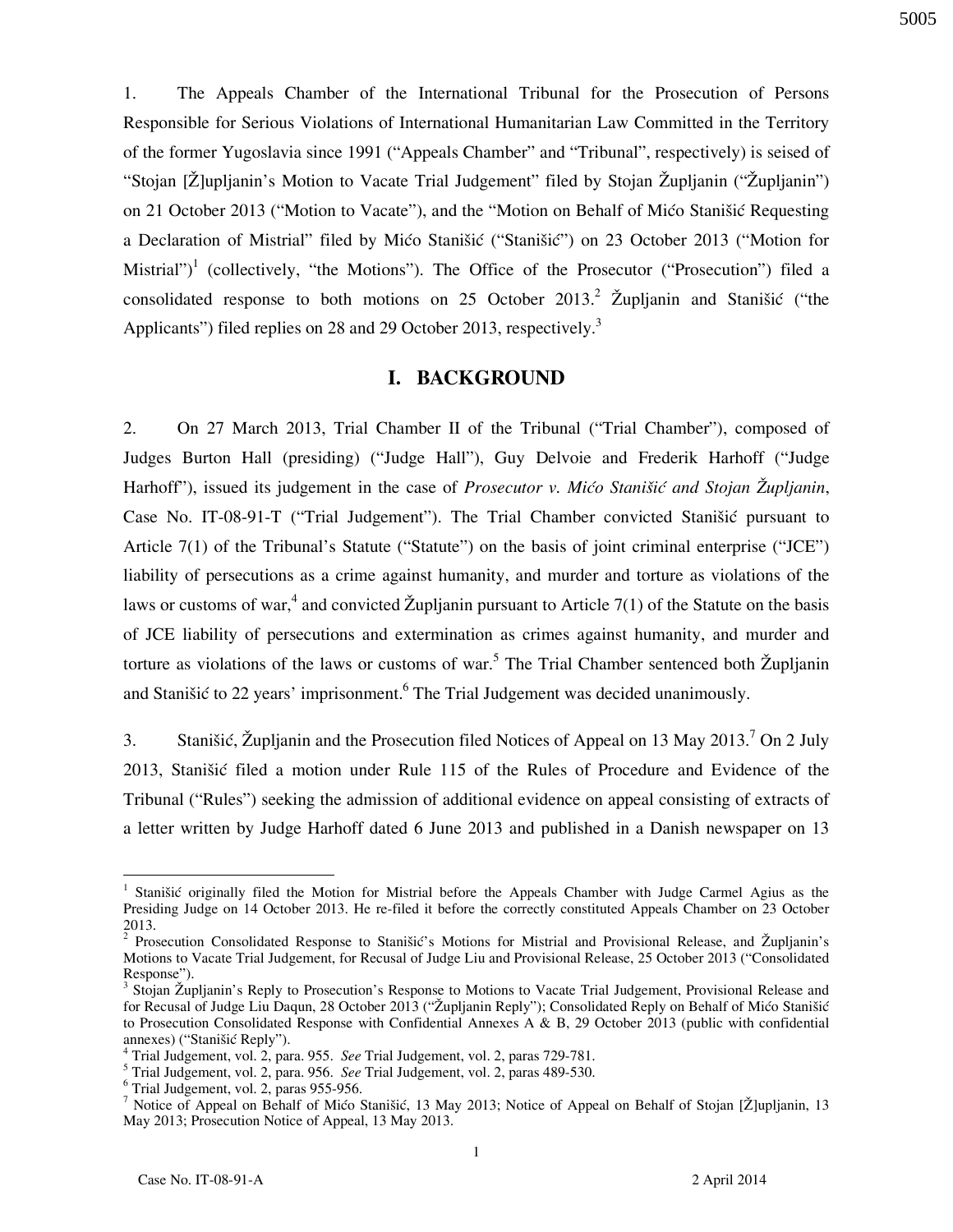June 2013 ("Letter").<sup>8</sup> Stanišić also filed a motion seeking leave to amend his Notice of Appeal, *inter alia*, to add a ground of appeal claiming a violation of his right to a fair trial by a competent, independent and impartial tribunal.<sup>9</sup> Stanišić, Župljanin and the Prosecution filed Appeal Briefs on 19 August 2013.<sup>10</sup> On 28 August 2013, a Chamber convened by Order of the Vice-President of the Tribunal in the *Prosecutor v. Vojislav Šešelj* case ("Special Panel") found by majority that in the Letter Judge Harhoff "demonstrated a bias in favour of conviction such that a reasonable observer properly informed would reasonably apprehend bias" (" $\check{S}e\check{s}elj$  Decision").<sup>11</sup> On 9 September 2013, Župljanin requested leave to amend his Notice of Appeal and supplement his Appeal Brief, *inter alia*, to add a ground of appeal asserting a violation of his right to a fair trial by reason of an actual or reasonable apprehension of bias on the part of Judge Harhoff, which in his submission, was supported by the  $\check{S}e\check{S}elj$  Decision.<sup>12</sup> On 7 October 2013, the Special Panel by majority denied a request by the Prosecution for reconsideration of the *Šešeli* Decision ("*Šešeli* Reconsideration Decision" and, collectively with the *Šešelj* Decision, "*Šešelj* Decisions").<sup>13</sup>

4. By Orders of 22 and 25 October 2013, President Theodor Meron ("Judge Meron") withdrew himself from considering the Motions and referred them to Judge Carmel Agius ("Judge Agius") for appropriate action.<sup>14</sup> On 28 November 2013, Judge Agius assigned Judge William H. Sekule to replace Judge Meron on the Bench for the purposes of considering the Motions.<sup>15</sup>

5. On 21 October 2013, Župljanin filed a motion requesting the recusal of Judge Liu Daqun ("Judge Liu") from considering the Motion to Vacate. <sup>16</sup> This motion was denied on 3 December 2013 by Judge Agius in his capacity as Acting President.<sup>17</sup> On 13 December 2013, Župljanin filed a

<sup>&</sup>lt;sup>8</sup> Rule 115 Motion on Behalf of Mićo Stanišić Seeking Admission of Additional Evidence with Annex, 2 July 2013, paras 2, 9, p. 7.

<sup>9</sup> Motion on Behalf of Mićo Stanišić Seeking Leave to Amend Notice Appeal with Annexes A, B and C, 2 July 2013, paras 5, 30-35, 39.

Appellant's Brief on Behalf of Mićo Stanišić, 19 August 2013; Stojan [Ž]upljanin's Appeal Brief, 19 August 2013 (confidential); Prosecution Appeal Brief, 19 August 2013. See also Stojan [Ž]upljanin's Appeal Brief, 23 August 2013 (public redacted).

<sup>11</sup> *Prosecutor v. Vojislav Še{elj*, Case No. IT-03-67-T, Decision on Defence Motion for Disqualification of Judge Frederik Harhoff and Report to the Vice-President, 28 August 2013, para. 14.

 $12$  [Ž]upljanin's Second Request to Amend his Notice of Appeal and Supplement his Appeal Brief, 9 September 2013, paras 1-3, 7.

*Prosecutor v. Vojislav Šešelj*, Case No. IT-03-67-T, Decision on Prosecution Motion for Reconsideration of Decision on Disqualification, Requests for Clarification, and Motion on Behalf of Stanišić and Župljanin, 7 October 2013, para. 21.

<sup>&</sup>lt;sup>14</sup> Order Assigning Motions to a Judge, 22 October 2013, p. 1; Order Assigning a Motion to a Judge, 25 October 2013, p. 1.

<sup>&</sup>lt;sup>15</sup> Order Replacing a Judge in Respect of Motions before the Appeals Chamber, 28 November 2013, p. 1; Order Replacing a Judge in Respect of a Motion before the Appeals Chamber, 28 November 2013, p. 1.

<sup>&</sup>lt;sup>16</sup> Stojan [Ž]upljanin's Motion Requesting Recusal of Judge Liu Daqun from Adjudication of Motion to Vacate Trial Judgement, 21 October 2013.

<sup>&</sup>lt;sup>17</sup> Decision on Motion Requesting Recusal, 3 December 2013.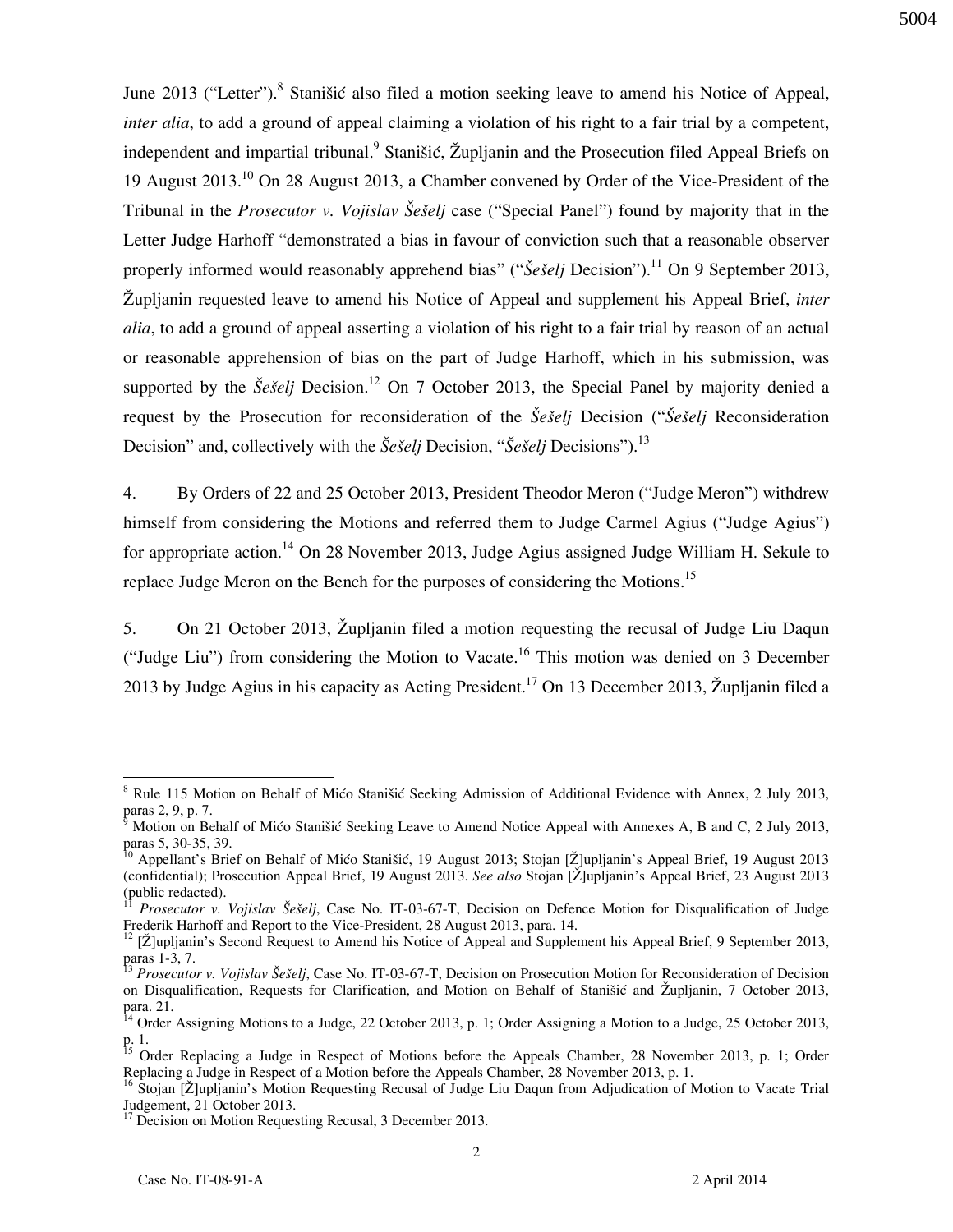request, joined by Stanišić, for the appointment of a Panel to adjudicate the request for disqualification of Judge Liu.<sup>18</sup> The appointed Panel<sup>19</sup> denied the request on 24 February 2014.<sup>20</sup>

### **II. SUBMISSIONS OF THE PARTIES**

#### 1. Motions

6. Župljanin requests the Appeals Chamber to vacate the Trial Judgement on the basis that the Trial Chamber was not a properly constituted trial chamber consisting of three impartial judges.<sup>21</sup> For the same reason, Stanišić requests the Appeals Chamber to declare a mistrial and to vacate "the entire trial process culminating in the Trial Judgement".<sup>22</sup> The Appeals Chamber understands Stanišić's motion to also encompass a request to vacate the Trial Judgement.<sup>23</sup> Stanišić further requests the Appeals Chamber to order the immediate cessation of proceedings.<sup>24</sup> The Applicants argue that a reasonable observer, properly informed, could reasonably apprehend bias in favour of conviction on the part of Judge Harhoff.<sup>25</sup> They contend that the finding of the Special Panel in the *Šešelj* Decisions, that the presumption of impartiality attaching to Judge Harhoff had been rebutted in the  $\check{S}e\check{s}elj$  case, is "equally" or "directly" applicable to their case.<sup>26</sup>

7. The Applicants submit that the finding in the *Šešelj* Decisions is not confined to a particular accused or set of circumstances.<sup>27</sup> They claim that the views expressed by Judge Harhoff in the Letter did not concern a particular case.<sup>28</sup> They argue that the bias demonstrated by Judge Harhoff in the Letter relates to the criminal liability of "military commanders", especially by way of "joint criminal enterprise", which is the specific category into which they both fall.<sup>29</sup> The Applicants contend that there is an evident risk that actual bias influenced the Trial Judgement and an unavoidable reasonable apprehension of bias.<sup>30</sup> They emphasise that Judge Harhoff expresses in the Letter a "deep professional and moral dilemma" in respect of the Tribunal's case law from autumn

 $18$  Župljanin Defence Request for Appointment of a Panel to Adjudicate the Request for Disqualification of Judge Liu Daqun, 13 December 2013; Motion on Behalf of Mićo Stanišić joining Župljanin Defence Request for Appointment of a Panel to Adjudicate the Request for Disqualification of Judge Liu Daqun, 23 December 2013.

<sup>&</sup>lt;sup>19</sup> See Decision on Župljanin Defence Request for Appointment of a Panel to Adjudicate the Request for Disqualification of Judge Liu Daqun, 7 February 2014, p. 3 (ordering a Bench composed of Judges Christoph Flügge, Howard Morrison and Melville Baird).

<sup>&</sup>lt;sup>20</sup> Decision on Motion Requesting Recusal of Judge Liu from Adjudication of Motion to Vacate Trial Judgement, 24 February 2014, paras 16-17.

 $21$  Motion to Vacate, paras 2, 26.

 $22$  Motion for Mistrial, paras 1-3, p. 10.

<sup>23</sup> Motion for Mistrial, paras 3, 35, 37.

 $^{24}$  Motion for Mistrial, paras 4, 19, 42, p. 10.

<sup>&</sup>lt;sup>25</sup> Motion for Mistrial, paras 2, 6-19, 30, 34; Motion to Vacate, paras 1-2, 22, 26.

 $26$  Motion for Mistrial, paras 1-3, 8-15, 34; Motion to Vacate, paras 1, 10-17.

<sup>&</sup>lt;sup>27</sup> Motion for Mistrial, paras 2, 9-11, 13; Motion to Vacate, para. 12.

<sup>&</sup>lt;sup>28</sup> Motion for Mistrial, paras 11-12, 16; Motion to Vacate, paras 12-13.

<sup>&</sup>lt;sup>29</sup> Motion for Mistrial, para. 14; Motion to Vacate, paras 13, 17, 20.

<sup>&</sup>lt;sup>30</sup> Motion for Mistrial, paras 18, 29-30, 34; Motion to Vacate, paras 15, 17.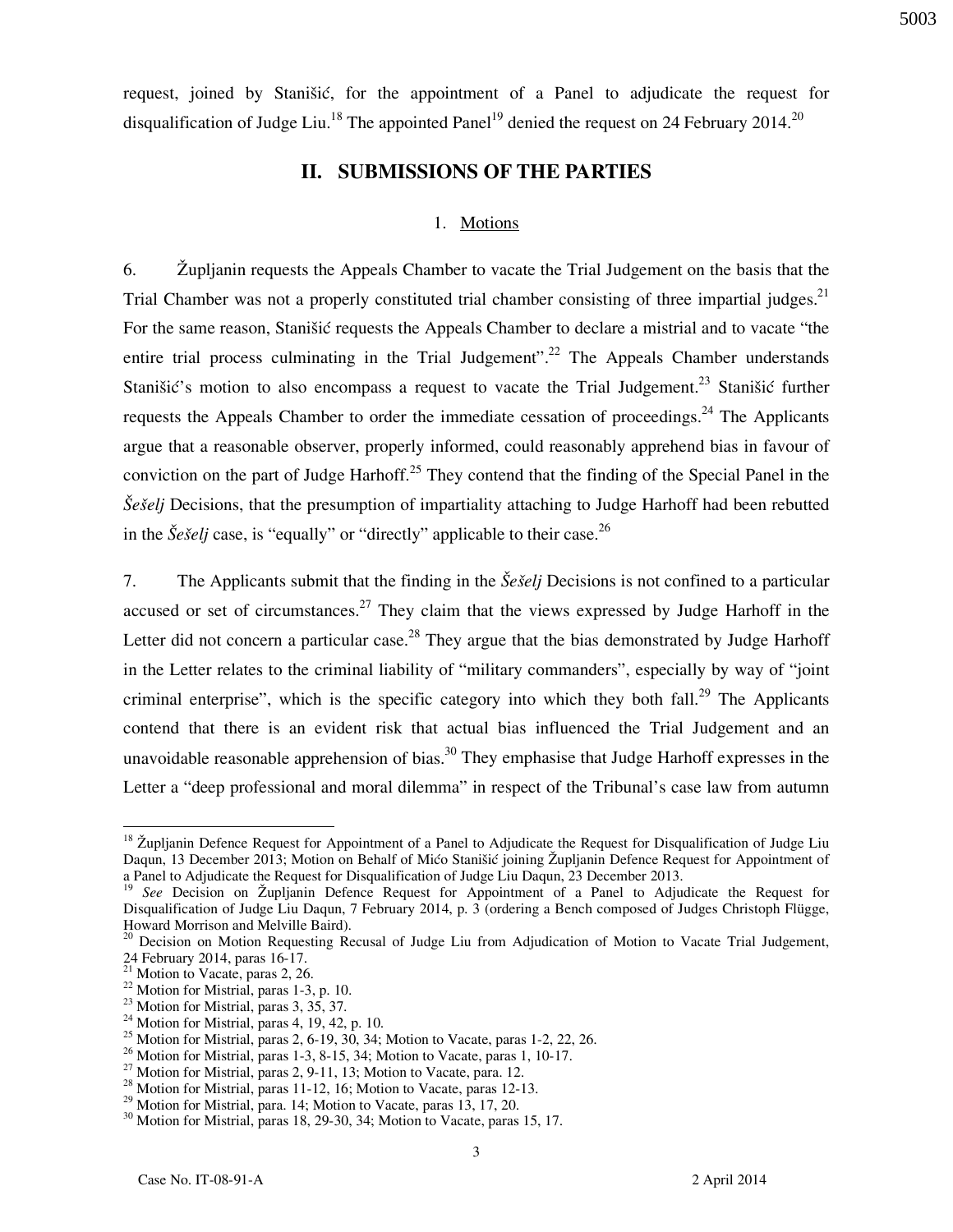2012 and that he sent the Letter 71 days after he signed the Trial Judgement.<sup>31</sup> Stanistic adds that Judge Hall, who was the Presiding Judge in his trial, was a member of the Special Panel, which in his submission makes the finding in the *Šešelj* Decisions "directly relevant" to the present proceedings. $32$ 

8. The Applicants argue that as the Trial Chamber was not properly constituted by three impartial judges, the trial process has been vitiated, and the appropriate course of action is to vacate the Trial Judgement.<sup>33</sup> They add that the fact that two other members of the Trial Chamber arrived at the same conclusions as Judge Harhoff cannot legitimize the Trial Judgement since a properly constituted trial chamber must be composed of three independent and impartial judges and because the presence of a judge whose impartiality has been rebutted inevitably taints the entire trial process.<sup>34</sup> Stanišić contends that the appellate proceedings must be immediately discontinued in view of the seriousness of the breach of fair trial rights at issue and since, unlike in the *Šešelj* case, the Trial Judgement has already been rendered.<sup>35</sup> Župljanin argues that the only appropriate remedy in the circumstances is to vacate the Trial Judgement as soon as the matter can be practicably adjudicated, *i.e.* without waiting to adjudicate the matter as part of the overall appellate proceedings in the case, citing in support decisions of national courts.<sup>36</sup>

9. The Applicants further contend that the Tribunal must take into account the need to inspire confidence and legitimacy in the public and in its "particular constituency" in dealing with allegations of judicial bias, and in particular, the apprehension of bias arising from Judge Harhoff's Letter. $37$ 

#### 2. Prosecution's Response

10. The Prosecution responds that both motions are procedurally flawed and should be denied.<sup>38</sup> It argues that the Tribunal's jurisprudence has established that the sole manner by which a party may challenge a trial judge's impartiality during the appellate phase of a case is through his or her notice of appeal, as the Applicants have already attempted to do, and that the matter will be adjudicated upon in the appeal judgement if these requests are granted.<sup>39</sup> The Prosecution contends

 $\overline{a}$ <sup>31</sup> Motion for Mistrial, paras 15-16; Motion to Vacate, paras 1, 20.

<sup>&</sup>lt;sup>32</sup> Motion for Mistrial, paras 17-18.

<sup>&</sup>lt;sup>33</sup> Motion for Mistrial, paras 3, 35-37; Motion to Vacate, paras 23-24.

<sup>&</sup>lt;sup>34</sup> Motion for Mistrial, paras 38-41; Motion to Vacate, para. 24.

<sup>35</sup> Motion for Mistrial, paras 4, 19, 42. *See also ibid*., paras 20-30.

<sup>36</sup> Motion to Vacate, paras 2, 16-19, 24-25, *citing Hoekstra v. HM Advocate* (No. 2), 2000 J.C. 391 ("*Hoekstra* case"), paras 18, 20, 22, 24; *Hathcock v. Navistar Intern. Transp. Corp*., 53 F.3d 36 (4th Cir. 1995) ("*Hathcock* case"), pp 39, 41; *Caperton et al. v. Massey Coal Co. Inc. et al.*, 129 S. Ct. 2252 ("*Caperton et al.* case"), p. 2267.

<sup>&</sup>lt;sup>37</sup> Motion for Mistrial, para. 32; Motion to Vacate, paras 21-22.

<sup>&</sup>lt;sup>38</sup> Consolidated Response, paras 1, 11, 17.

<sup>39</sup> Consolidated Response, paras 1, 5.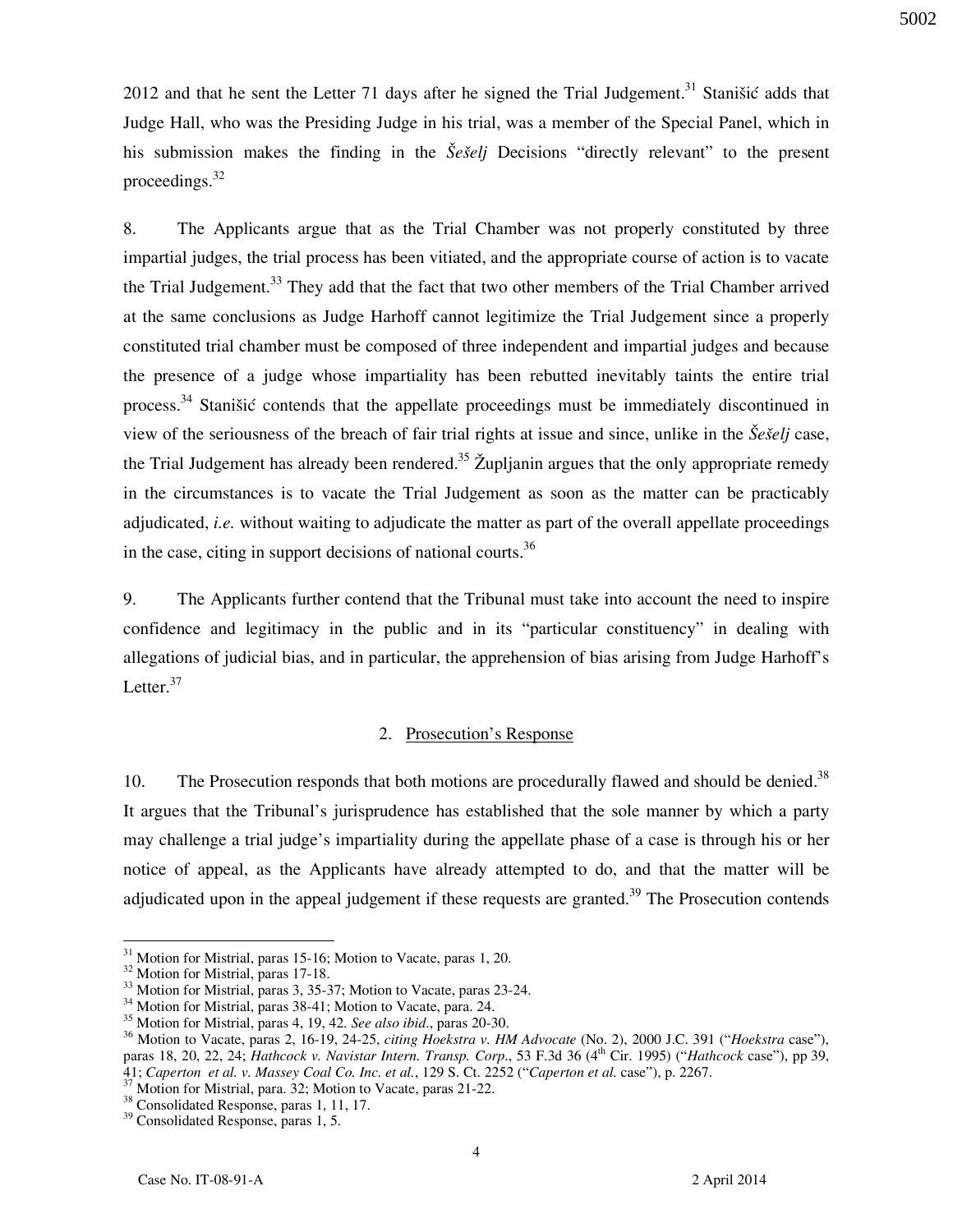that the Applicants offer no cogent reasons to depart from the normal appellate process in order to dispose of this matter.<sup>40</sup> It adds that since the Applicants have already initiated this appellate process, they cannot now "opt out" of it.<sup>41</sup> The Prosecution argues that the Applicants cite no jurisprudence in support of the "extraordinary and unprecedented remedies" they request, and that the Appeals Chamber has recognised that the appellate process sufficiently guarantees the right to a fair trial and in accordance with the norms of due process. $42$ 

11. The Prosecution submits that the *Še{elj* Decisions do not amount to grounds to circumvent the normal appellate procedure in this case.<sup>43</sup> It points out that when the Applicants tried to intervene in the *Šešelj* case, the Special Panel rejected their request, holding that the appropriate place for them to raise their arguments concerning Judge Harhoff's impartiality was "*the appeals process* in their own case".<sup>44</sup> It also argues that the Applicants fail to explain why the  $\check{S}e\check{S}elj$ Reconsideration Decision that they seek to rely on as support for their requests to amend their Notices of Appeal would justify circumventing this same appellate procedure.<sup>45</sup> The Prosecution submits that the *Šešelj* Reconsideration Decision is not directly or equally applicable to this case, and that the Special Panel's determinations were limited to the *Šešelj* case only.<sup>46</sup> It argues that the Special Panel discussed the issue of Judge Harhoff's bias within the context of the charges against Vojislav Šešelj and emphasises that factual findings from one case do not bind a finder of fact in a subsequent case at the Tribunal.<sup>47</sup> Accordingly, it contends that the Appeals Chamber must make its own determination on whether Judge Harhoff was biased in this case.<sup>48</sup>

12. The Prosecution adds that Stanišić's proposed remedy – declaration of mistrial – is simply not available at this stage of the case, with appellate proceedings well underway, and can only be requested during the trial itself. $49$ 

13. The Prosecution submits that the arguments challenging Judge Harhoff's impartiality are not properly before the Appeals Chamber and consequently does not respond to them.<sup>50</sup> It states that it will respond to these arguments only if and when the Appeals Chamber grants the Applicants' requested amendments to their Notices of Appeal and orders supplemental briefing.<sup>51</sup>

<sup>&</sup>lt;sup>40</sup> Consolidated Response, para. 1.

<sup>41</sup> Consolidated Response, para. 6.

<sup>42</sup> Consolidated Response, para. 6.

<sup>43</sup> Consolidated Response, paras 1, 7.

<sup>&</sup>lt;sup>44</sup> Consolidated Response, para. 7, *citing Šešelj* Reconsideration Decision, para. 5 (emphasis in Consolidated Response).

<sup>45</sup> Consolidated Response, para. 8.

<sup>46</sup> Consolidated Response, para. 9.

<sup>&</sup>lt;sup>47</sup> Consolidated Response, para. 9.

<sup>48</sup> Consolidated Response, para. 9.

<sup>49</sup> Consolidated Response, para. 10.

<sup>&</sup>lt;sup>50</sup> Consolidated Response, para. 2.

<sup>51</sup> Consolidated Response, para. 2.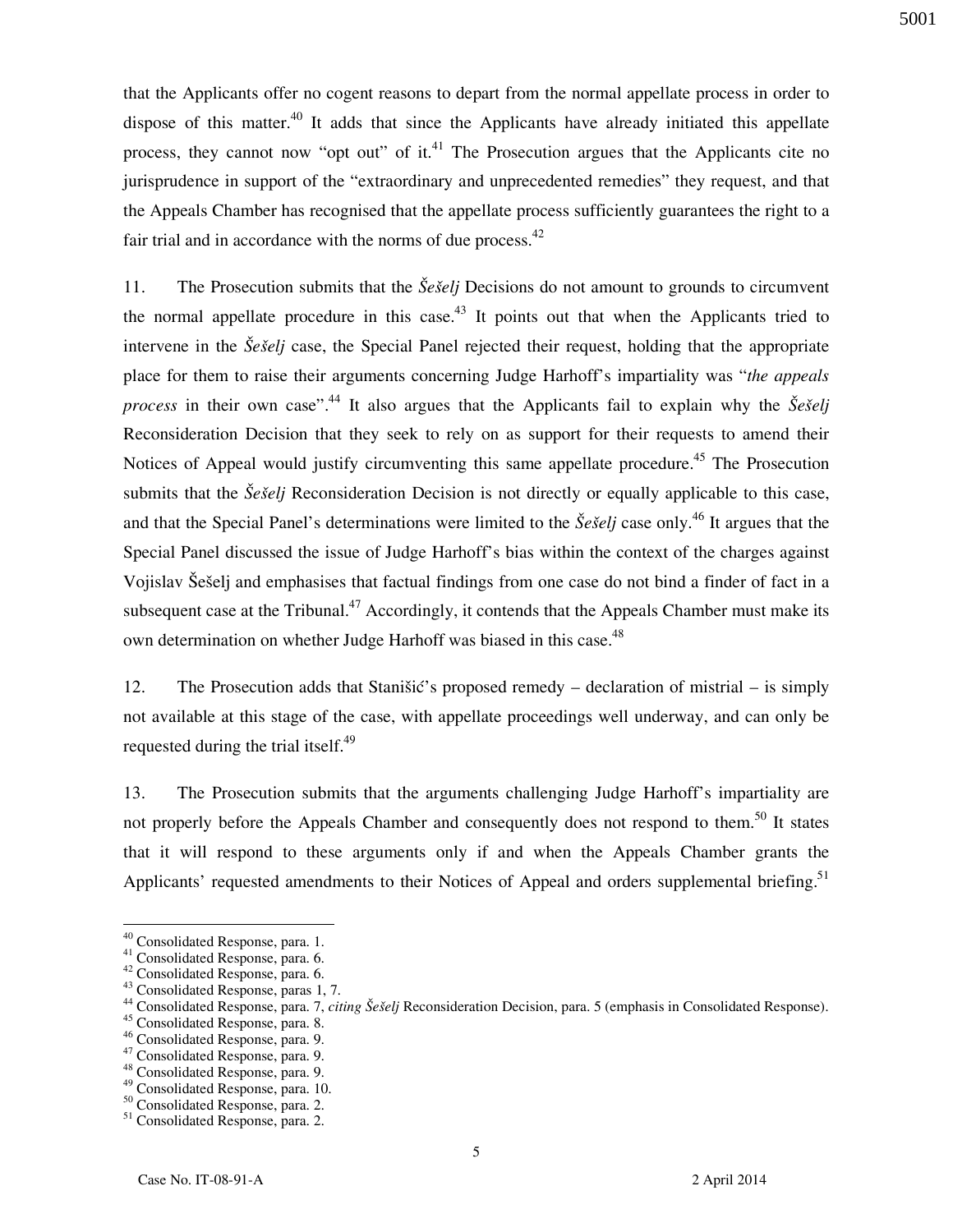The Prosecution urges a speedy resolution of the motions that relate to the question of Judge Harhoff's impartiality.<sup>52</sup>

### 3. Replies

14. The Applicants reply that the Appeals Chamber has the authority under Rule 54, together with Rule 107 of the Rules, to issue interlocutory decisions, including on the discontinuation of proceedings, because of a violation of an accused's rights.<sup>53</sup> Stanišić submits that the Rules or relevant jurisprudence do not preclude interlocutory adjudication of his request for the immediate cessation of proceedings.<sup>54</sup> He also contends that a motion for mistrial is admissible during appellate proceedings under Rules 73 and 107 of the Rules.<sup>55</sup> Župljanin argues that the Appeals Chamber has in the past issued an order for the termination of proceedings and release of an accused after interlocutory review of a denial of an accused's rights, and submits that it may do so in appellate proceedings as well.<sup>56</sup>

15. The Applicants further reply that they are not precluded from seeking immediate relief by having sought leave to address a ground of appeal on the same underlying issue.<sup>57</sup> Župljanin adds that merely because such issues can be addressed in the context of an appeal judgement does not mean that it is impermissible for interlocutory disposition.<sup>58</sup> He contends that there is no incompatibility between the appellate process and the ability to bring a motion for provisional relief, and if appropriate, summary determination.<sup>59</sup>

16. The Applicants submit that an interlocutory decision in the circumstances is not only permissible, but appropriate.<sup>60</sup> Stanišić argues that since the issuance of the *Šešelj* Reconsideration Decision, the appellate process is no longer appropriate in this case since there is no valid trial judgement upon which to base an appellate process.<sup>61</sup> He posits that appellate proceedings on the matter would perpetuate the fair trial violation and negatively impact upon the integrity of the Tribunal's proceedings.<sup>62</sup> Župljanin similarly claims that he is suffering ongoing and immediate prejudice that should be addressed as soon as possible.<sup>63</sup> Stanišić further argues that when the

<sup>&</sup>lt;sup>52</sup> Consolidated Response, para. 16.

<sup>53</sup> Stanišić Reply, paras 14, 17, 23-24; Župljanin Reply, para. 2.

<sup>&</sup>lt;sup>54</sup> Stanišić Reply, paras 4, 22.

<sup>&</sup>lt;sup>55</sup> Stanišić Reply, para. 21 and fn. 30.

<sup>56</sup> Župljanin Reply, para. 2, citing *Jean-Bosco Barayagwiza v. The Prosecutor*, Case No. ICTR-97-19-AR72, Decision, 3 November 1999 ("*Barayagwiza* Decision"), para. 113.

Župljanin Reply, para. 6; Stanišić Reply, paras 4, 12, 22.

<sup>&</sup>lt;sup>58</sup> Župljanin Reply, para. 3.

<sup>59</sup> Župljanin Reply, para. 6.

<sup>&</sup>lt;sup>60</sup> Župljanin Reply, para. 5; Stanišić Reply, paras 14-17.

 $61$  Stanišić Reply, paras 14-16.

<sup>&</sup>lt;sup>62</sup> Stanišić Reply, para. 15.

<sup>63</sup> Župljanin Reply, para. 6.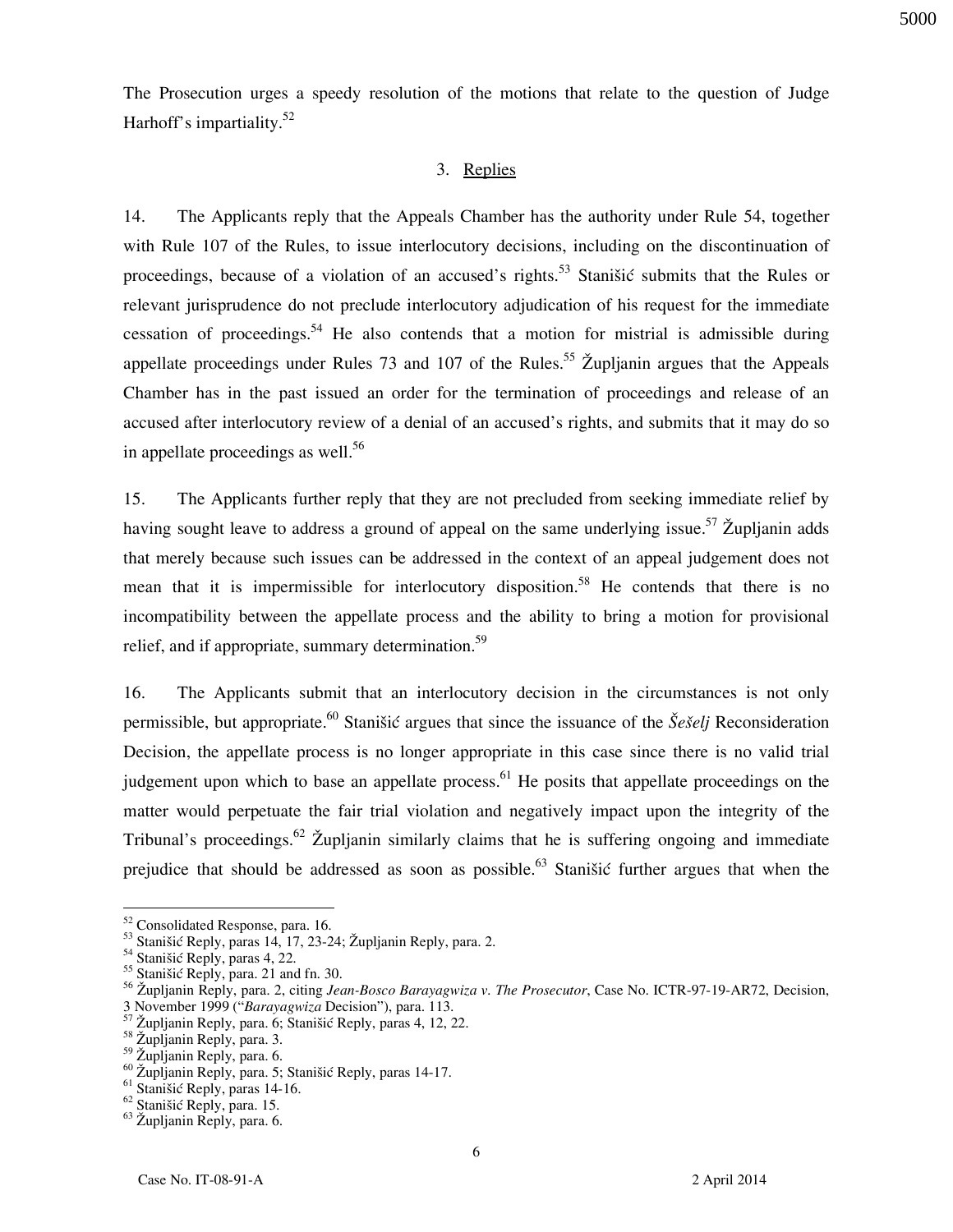reason for vitiating the entire trial proceedings only comes to light after their cessation, there must be an immediate interlocutory remedy available to remedy the breach of rights.<sup>64</sup> Župljanin adds that a summary procedure is appropriate and judicially efficient.<sup>65</sup>

17. In addition, Stanišić replies that the Prosecution wilfully misconstrues the Motion for Mistrial.<sup>66</sup> He states that the *Šešelj* Decisions are a "final determination" and a "general finding" on Judge Harhoff's bias, that the finding is equally applicable to his case, and that the Motion for Mistrial does not concern the merits of that decision.<sup>67</sup> He contends that the "core issue" is what consequences flow from the Special Panel's finding of an unacceptable appearance of bias in favour of convicting on the part of Judge Harhoff.<sup>68</sup> Stanišić argues that the Motion for Mistrial concerns the "irreparable violation" of his right to a fair trial as a result of having been tried by a judge who unacceptably appears to be predisposed to convicting accused persons. $69$ 

18. The Applicants submit that the Prosecution's decision to "waive" its right to respond to submissions in the Motions should not be permitted to interfere with the Appeals Chamber's resolution of the Motions.<sup>70</sup>

### **III. APPLICABLE LAW**

19. Under Article 25 of the Statute, a person convicted by a Trial Chamber may allege an error of law invalidating the decision. A convicted person on appeal who alleges that their right to a fair trial has been infringed due to a violation of the right to be tried by an independent and impartial tribunal alleges an error of law invalidating the trial judgement.

20. Neither the Statute nor the Rules explicitly regulate motions for a declaration of mistrial or to vacate a trial judgement. Pursuant to Rules 54 and 107 of the Rules, the Appeals Chamber may issue such orders as may be necessary for the conduct of proceedings.<sup>71</sup>

## **IV. DISCUSSION**

21. The Appeals Chamber recalls the well-established practice at the Tribunal to deal with allegations of partiality of trial judges in the course of the normal appellate process, *i.e.* in the

<sup>&</sup>lt;sup>64</sup> Stanišić Reply, para. 17.

<sup>65</sup> Župljanin Reply, para. 5.

<sup>&</sup>lt;sup>66</sup> Stanišić Reply, paras 1, 11.

<sup>&</sup>lt;sup>67</sup> Stanišić Reply, paras 2, 8, 20. *See also* Stanišić Reply, para. 9.

<sup>&</sup>lt;sup>68</sup> Stanišić Reply, para. 3.

<sup>&</sup>lt;sup>69</sup> Stanišić Reply, para. 10.

 $70$  Župljanin Reply, para. 7; Stanišić Reply, para. 18.

<sup>&</sup>lt;sup>71</sup> Rule 107 of the Rules provides that the rules of procedure and evidence that govern proceedings in the Trial Chambers shall apply *mutatis mutandis* to proceedings in the Appeals Chamber.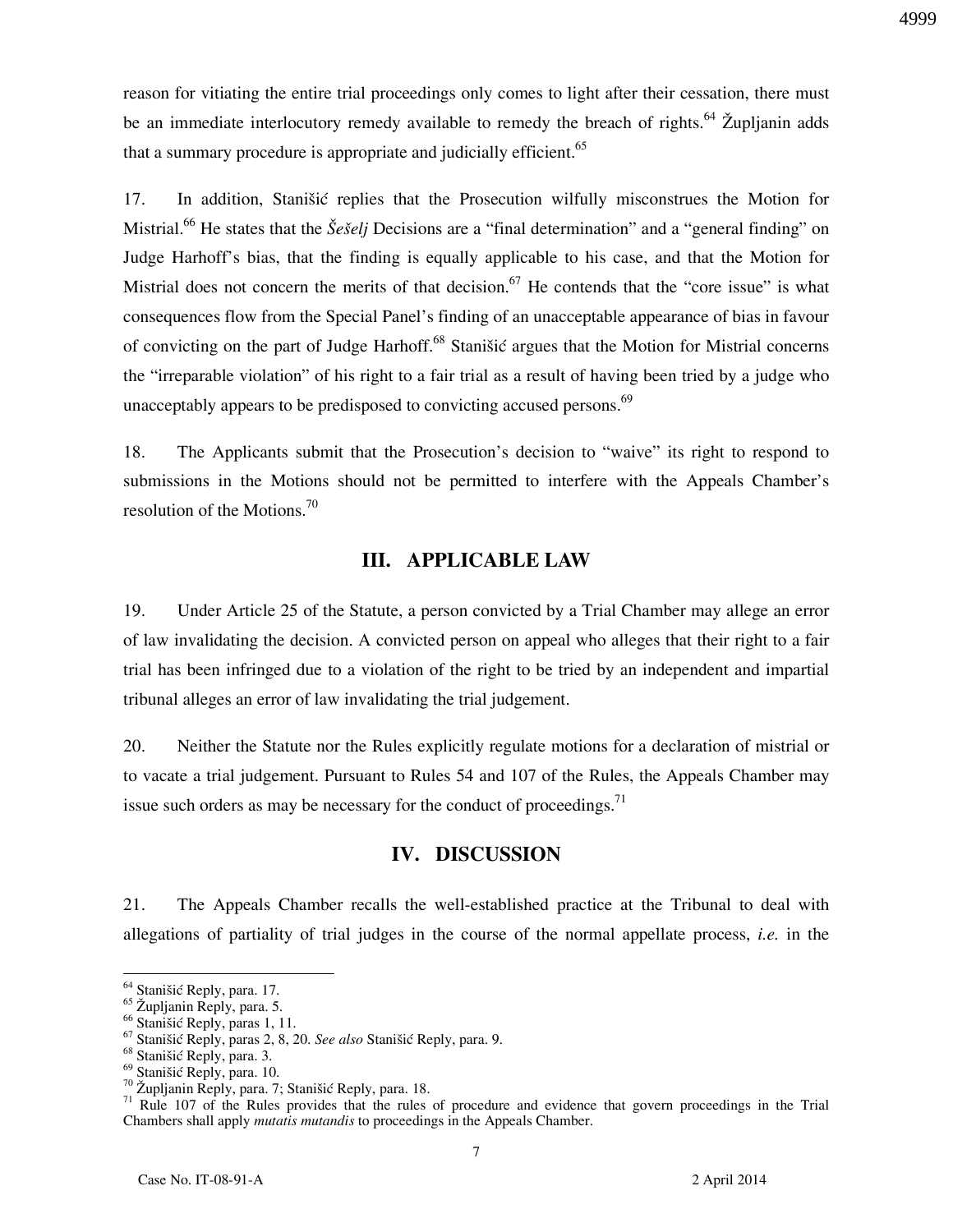appeal judgements.<sup>72</sup> The Appeals Chamber further recalls that the right to be tried before an independent and impartial tribunal is an integral component of the right to a fair trial, as guaranteed in Article 21 of the Statute.<sup>73</sup> The appellate process at the Tribunal adequately safeguards this fundamental fair trial right of convicted persons.<sup>74</sup>

22. The Motions request the Appeals Chamber to adjudicate the allegation of Judge Harhoff's partiality in an interlocutory decision rather than in the appeal judgement. The Appeals Chamber will first consider whether it has the authority to consider an allegation of judicial bias in an interlocutory decision at this stage in the appeal proceedings of this case. Should it find itself vested with such authority, the Appeals Chamber will secondly assess whether it has been shown that issuing an interlocutory decision on the matter is necessary. Third, the Appeals Chamber will consider whether there exists any justification to exercise its inherent power to stay or terminate proceedings in this case.

23. First, as to the Appeals Chamber's authority, the Applicants contend that the Appeals Chamber is authorised or at least not precluded by the Rules to issue an interlocutory decision that would terminate proceedings because of a violation of an accused's rights. They rely on Rule 54, which, in conjunction with Rule 107 of the Rules, permits the Appeals Chamber to issue orders as necessary for the conduct of proceedings.<sup>75</sup> The Appeals Chamber notes that the application of Rule 54 is discretionary and dependent upon the necessity of the relevant order for the conduct of the

<sup>&</sup>lt;sup>72</sup> See Prosecutor v. Milan Martić, Case No. IT-95-11-A, Judgement, 8 October 2008 ("Martić Appeal Judgement"), paras 30, 39-46; *Prosecutor v. Enver Hadžihasanović and Amir Kubura*, Case No. IT-01-47-A, Judgement, 22 April 2008, paras 43, 77-107; *Prosecutor v. Stanislav Gali}*, Case No. IT-98-29-A, Judgement, 30 November 2006 ("*Gali}*  Appeal Judgement"), paras 27-45; *Prosecutor v. Zejnil Delalić et al*., Case No. IT-96-21-A, Judgement, 20 February 2001 ("*Delali} et al.* Appeal Judgement"), paras 651-709; *Prosecutor v. Anto Furundžija*, Case No. IT-95-17/1-A, Judgement, 21 July 2000 ("*Furundžija* Appeal Judgement"), paras 164-215. *See also Ildephonse Hategekimana v. The Prosecutor*, Case No. ICTR-00-55B-A, Judgement, 8 May 2012, paras 12-21; *Tharcisse Renzaho v. The Prosecutor*, Case No. ICTR-97-31-A, Judgement, 1 April 2011, paras 13-50; *François Karera v. The Prosecutor*, Case No. ICTR-01-74-A, Judgement, 2 February 2009, paras 371-379; *Ferdinand Nahimana et al. v. The Prosecutor*, Case No. ICTR-99-52-A, Judgement, 28 November 2007 ("*Nahimana et al.* Appeal Judgement"), paras 18, 47-90; *Laurent Semanza v. The Prosecutor*, Case No. ICTR-97-20-A, Judgement, 20 May 2005, paras 12-58; *Eliézer Niyitegeka v. The Prosecutor*, Case No. ICTR-96-14-A, Judgement, 9 July 2004, paras 43-46; *Georges Anderson Nderubumwe Rutaganda v. The Prosecutor*, Case No. ICTR-96-3-A, Judgement, 26 May 2003 ("*Rutaganda* Appeal Judgement"), paras 36-125; *The Prosecutor v. Jean-Paul Akayesu*, Judgment, 1 June 2001, paras 85, 194-207.

<sup>73</sup> *Marti}* Appeal Judgement, para. 39; *Gali}* Appeal Judgement, para. 37; *Furundžija* Appeal Judgement, para. 177. *See also Nahimana et al.* Appeal Judgement, para. 47; *Rutaganda* Appeal Judgement, para. 39; *The Prosecutor v. Clément Kayishema and Obed Ruzindana*, Case No. ICTR-95-1-A, Judgement (Reasons), 1 June 2001, para. 51.

<sup>&</sup>lt;sup>74</sup> Prosecutor v. Milan Lukić and Sredoje Lukić, Case No. IT-98-32/1-A, Decision on Sredoje Lukić's Motion Seeking Reconsideration of the Appeal Judgement and on the Application for Leave to Submit an *Amicus Curiae* Brief, 30 August 2013, p. 3; *Prosecutor v. Zoran @igi}*, Case No. IT-98-30/1-A, Decision on Zoran @igi}'s "Motion for Reconsideration of Appeals Chamber Judgement IT-98-30/1-A Delivered on 28 February 2005", 26 June 2006, para. 9.

<sup>75</sup> *See*, *e.g.*, *Prosecutor v. Ramush Haradinaj et al.*, Case No. IT-04-84-AR65.1, Stay of "Decision on Defence Motion of Ramush Haradinaj to Request Re-Assessment of Conditions of Provisional Release Granted 6 June 2005", 16 December 2005.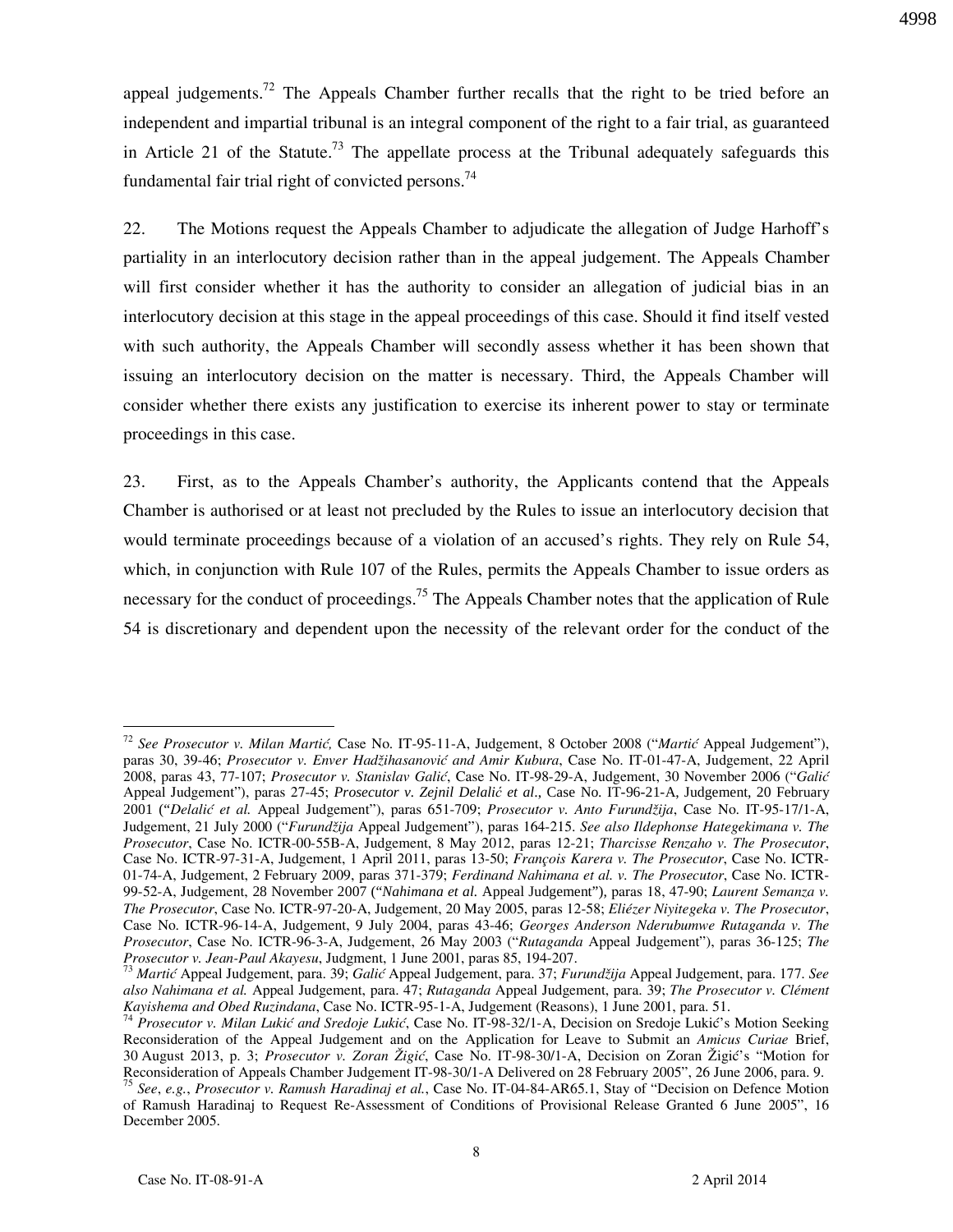proceedings.<sup>76</sup> The Appeals Chamber therefore finds that it has the authority to consider an allegation of judicial bias in an interlocutory decision at this stage in the appeal proceedings under this rule.

24. The Appeals Chamber will now consider whether the Applicants have demonstrated that an interlocutory decision on this matter is necessary for the conduct of proceedings.

25. The Appeals Chamber is not persuaded that the findings made by the Special Panel in the *Šešelj* Decisions regarding Judge Harhoff's partiality constitute extraordinary circumstances that require an interlocutory decision on the matter. The basis of the Applicants' argument is that the *Šešelj* Decisions are "directly" or "equally" applicable to the present case. As a rule, the factual findings or decisions in particular cases are not binding on other cases at the Tribunal.<sup>77</sup> The  $\check{S}e\check{s}eli$ Decisions are therefore not binding on the Appeals Chamber. The Special Panel, in finding that the Applicants had no standing in those proceedings, itself recognised that the *Še{elj* Decisions are only applicable to and binding on the *Šešelj* case. It specifically noted that the Applicants "have another" forum, namely the appeals process in their own case, in which they may raise their arguments".<sup>78</sup> Stanišić has failed to establish the relevance, in the present circumstances, of the fact that Judge Hall, the Presiding Judge in this case at trial, was part of the Special Panel. Further, there has been no "general finding" or "final determination" on Judge Harhoff's alleged partiality with regard to the present case. Since Judge Harhoff's alleged partiality in this case has not been determined, there is no basis for the claim of "ongoing prejudice" during the appeal proceedings.

26. The Appeals Chamber is similarly not convinced by the submission that an interlocutory decision is appropriate or necessary because appellate proceedings would undermine the public's confidence in, and the integrity of, the Tribunal. As noted above, there is an established avenue at the Tribunal to deal with allegations of bias of trial judges – the normal appellate process.

27. The national decisions cited by the Applicants do not support the argument that interlocutory adjudication on allegations of bias of a trial judge is necessary outside of the normal appellate proceedings. The *Hoekstra* case concerned a motion before the Scottish High Court of Justiciary to disqualify a judge sitting on an appeal case.<sup>79</sup> The circumstances of the *Hoekstra* case required an interlocutory decision by an appeal court to ensure that the ongoing appellate

<sup>76</sup> *Delali} et al*. Appeal Judgement, para. 558; *Ferdinand Nahimana et al. v. The Prosecutor*, Case No. ICTR-99-52-A, Décision sur la Requête de Ferdinand Nahimana aux fins de Communication d'Éléments de Preuve Disculpatoires et d'Investigations sur l'Origine et le Contenu de la Pièce à Conviction P 105, 12 September 2006, para. 13.

<sup>77</sup> *Prosecutor v. Ante Gotovina and Mladen Markač*, Case No. IT-06-90-A, Decision on Motion to Intervene and Statement of Interest by the Republic of Croatia, 8 February 2012, para. 12; *Prosecutor v. Zlatko Aleksovski*, Case No. IT-95-14/1-A, Judgement, 24 March 2000, para. 114.

<sup>&</sup>lt;sup>78</sup> Šešelj Reconsideration Decision, para. 5.

<sup>79</sup> *Hoekstra* case, para. 2.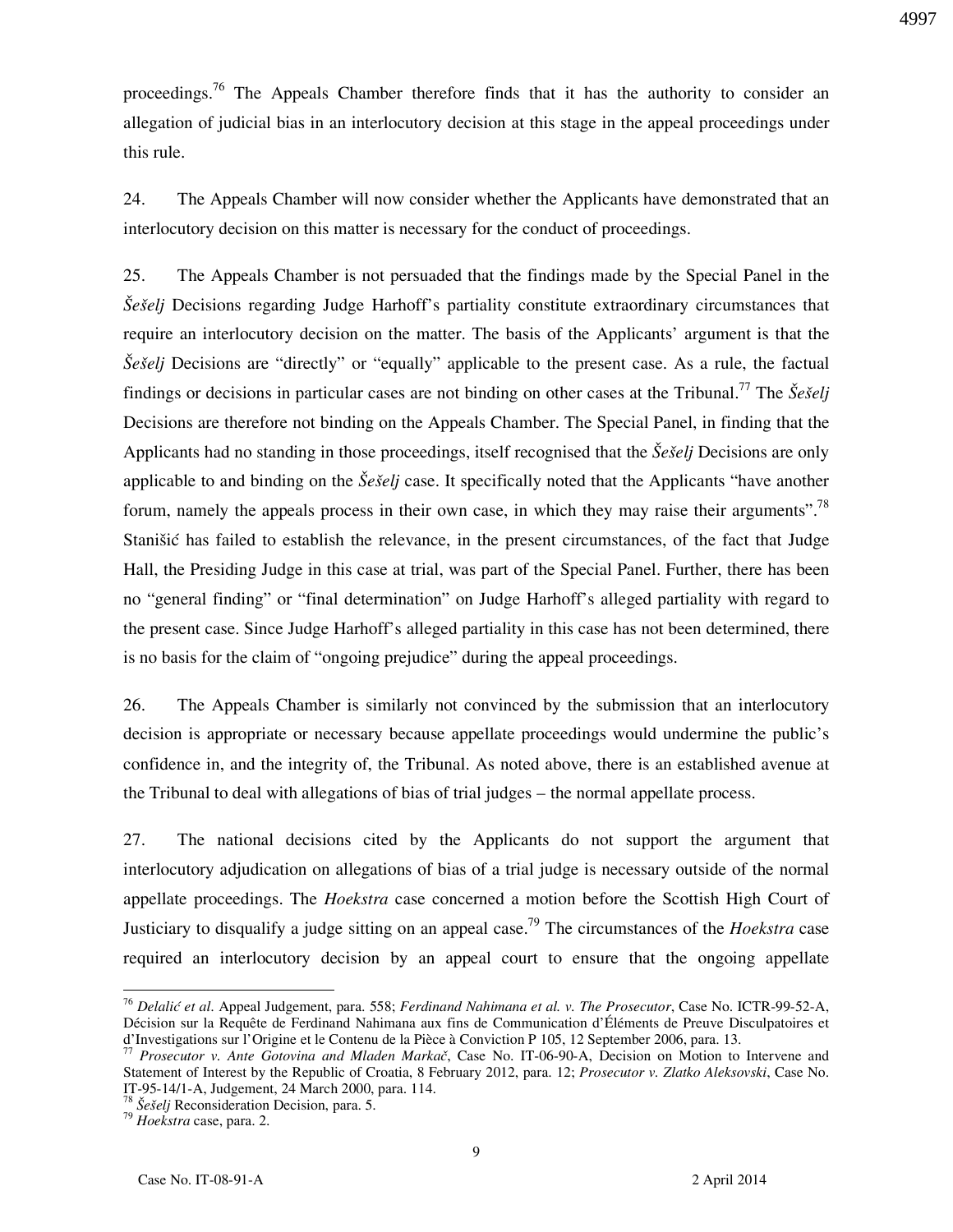proceedings would be determined by an impartial tribunal. No such justification exists in the present case.

28. In the *Hathcock* case, the United States Court of Appeals, Fourth Circuit, disqualified a judge, set aside his earlier order, and remanded the case to be heard by a different judge. $80$  The Court of Appeals' intervention was to prevent a judge who appeared to have a "predisposition" against the defendant from continuing to hear the case.<sup>81</sup> In the present case the Trial Judgement has been issued and the allegation that a trial judge was biased may be dealt with in the normal appellate process.

29. In the *Caperton et al.* case, the Supreme Court of the United States reversed a judgement of a lower court on the basis that one of the judges on that bench should have recused himself.<sup>82</sup> The case was remanded for further proceedings.<sup>83</sup> The Appeals Chamber notes that the Supreme Court heard this case pursuant to the regular appellate process in the United States of America.<sup>84</sup> The decision does not therefore support the argument that an appeal court must issue an interlocutory decision outside of the normal appellate process on an allegation of judicial bias in a lower court.

30. The Appeals Chamber further notes that none of the national cases cited by the Applicants support the "extraordinary remedy" requested in the Motions – the immediate cessation of proceedings on the ground that the entire trial proceedings have been vitiated.<sup>85</sup> The decisions either referred or remanded the cases to a different judge or re-constituted bench. $86$ 

31. The judgements of the European Court of Human Rights ("European Court") cited by Stanišić also do not support this remedy.<sup>87</sup> In the case against Cyprus, the European Court found a violation of the right to be tried by an impartial tribunal since the Supreme Court of Cyprus had failed to remedy the violation of the right to a fair trial by the trial court.<sup>88</sup> In the present proceedings, the Appeals Chamber has not determined whether the allegation of partiality of a trial judge is founded, therefore a claim cannot be made that it has failed to remedy a violation of fair trial rights. In the United Kingdom cases referred to by Stanistic, the European Court found that since the defects leading to partiality were organisational in the courts-martial system, the subsequent review procedure could not correct the problems. Neither was remand considered an

<sup>80</sup> *Hathcock* case, p. 42.

<sup>81</sup> *Hathcock* case, p. 41.

<sup>82</sup> *Caperton et al.* case, pp 2265-2267.

<sup>83</sup> *Ibid*., p. 2267.

<sup>84</sup> *Ibid*., p. 2259. The Supreme Court granted a *writ of certiorari*, *i.e.* heard the case pursuant to the regular appellate process in the United States.

<sup>85</sup> Motion for Mistrial, para. 42, p. 10. *See also* Župljanin Reply, para. 2.

<sup>86</sup> *See supra*, paras 27-29.

<sup>87</sup> *See* Motion for Mistrial, paras 32-33.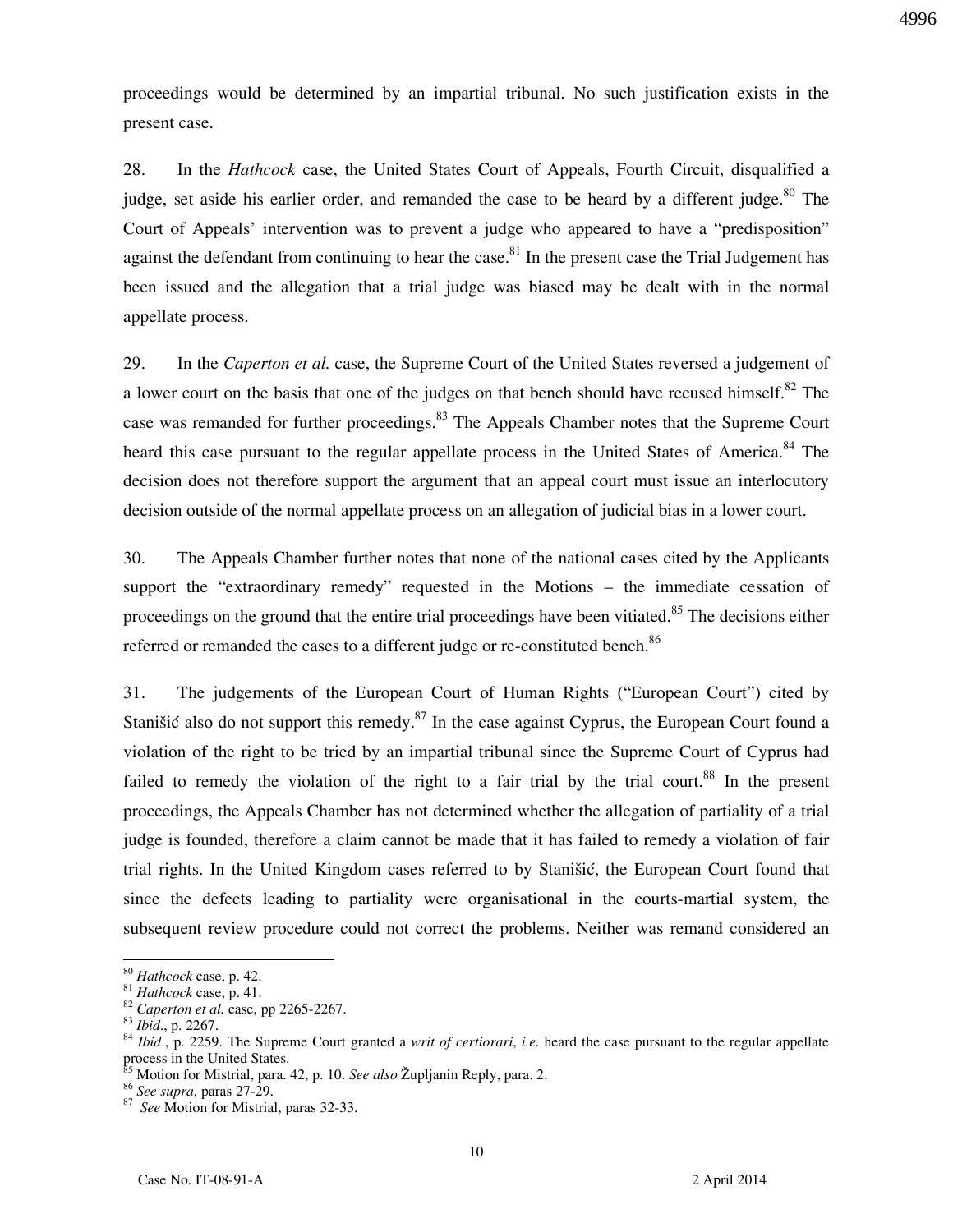appropriate remedy as an accused faced with a serious criminal charge is entitled to a first instance tribunal which can guarantee a fair trial.<sup>89</sup> The reasoning of the judgements is limited to the courtsmartial system of the United Kingdom and is distinct from the alleged defect in the Trial Judgement in the present case, which concerns the alleged partiality of one trial judge, not an organisational 4995

defect within the Tribunal.

32. Neither do the decisions of the African Commission on Human and Peoples' Rights ("African Commission") cited by Stanišić substantiate the requested remedy.<sup>90</sup> In the communication regarding Egypt, the African Commission requested the release of the victims not merely because the Supreme State Security Emergency Court that heard their case was not independent and impartial, <sup>91</sup> but also because the decisions of the court are not subject to appeal.<sup>92</sup> Similarly, in the communications regarding Nigeria, the African Commission recommended that the complainants be released from custody after determining that the composition of the tribunals that tried them created the appearance, if not actual presence, of partiality *and* there was no avenue of appeal.<sup>93</sup> In the present proceedings, by contrast, the allegation of bias on the part of Judge Harhoff may be dealt with by an established appellate process. Requests by the Applicants to amend their respective Notices of Appeal to introduce a ground of appeal relating to the alleged bias of Judge Harhoff, as well as a request to introduce the Letter into the record, have been filed and will be decided by the Appeals Chamber.

33. Stanišić additionally relies on Rules 73 and 107 of the Rules to argue that a motion for mistrial may be made at the appellate stage of proceedings.<sup>94</sup> This is a novel issue on appeal. The Appeals Chamber recalls that Rule 107 of the Rules does not entail that all Rules applicable at the trial stage automatically apply at the appellate stage.<sup>95</sup> A mistrial is a trial that has been terminated

 $\overline{a}$ <sup>88</sup> *Kyprianou v. Cyprus*, App. No. 73797/01, Judgment, 15 December 2005, paras 134-135. *See also ibid*., para. 36.

<sup>89</sup> *Wilkinson and Allen v. The U.K*., App. Nos 31145/96 and 35580/97, Judgment, 6 February 2001, para. 24; *Moore and Gordon v. The U.K*., App. Nos. 36529/97 and 37393/97, Judgment, 29 December 1999, para. 22.

See Motion for Mistrial, para. 33 & fn. 37.

<sup>91</sup> *Egyptian Initiative for Personal Rights and Interights v. Egypt*, Comm. No. 334/06 (2011), paras 200-201, 207, 233.

<sup>&</sup>lt;sup>92</sup> *Ibid.*, paras 205, 223-224, 233. The African Commission also found a number of other violations of the African Charter on Human and Peoples' Rights, including a violation of Articles 5 and 7 since the convictions were based partly on evidence obtained through torture. *Ibid*., paras 219, 233.

<sup>93</sup> *Constitutional Rights Project (in respect of Zamani Lakwot and six others) v. Nigeria*, Comm. No. 87/93, (1995), paras 11, 13-14, Holding; *Constitutional Rights Project (in respect of Wahab Akamu, G. Adega and others) v. Nigeria*, Comm. No. 60/91, (1995), p. 2.

<sup>&</sup>lt;sup>94</sup> Stanišić Reply, fn. 30. Rule 73, in conjunction with Rule 107 of the Rules, provides that a party may at any time move before the Appeals Chamber by way of motion for the appropriate ruling or relief.

<sup>95</sup> *Prosecutor v. Zoran Kupre{ki} et al.*, Case No. IT-95-16-A, Judgement, 23 October 2001, para. 56; *Prosecutor v. Tihomir Blaškić*, Case No. IT-95-14-A, Decision on the Appellant's Motions for the Production of Material, Suspension or Extension of the Briefing Schedule, and Additional Filings, 26 September 2000, para. 32 (Rule 107 enables "the Appeals Chamber to import rules for trial proceedings to fill a lacuna in appellate proceedings, subject to appropriate modifications").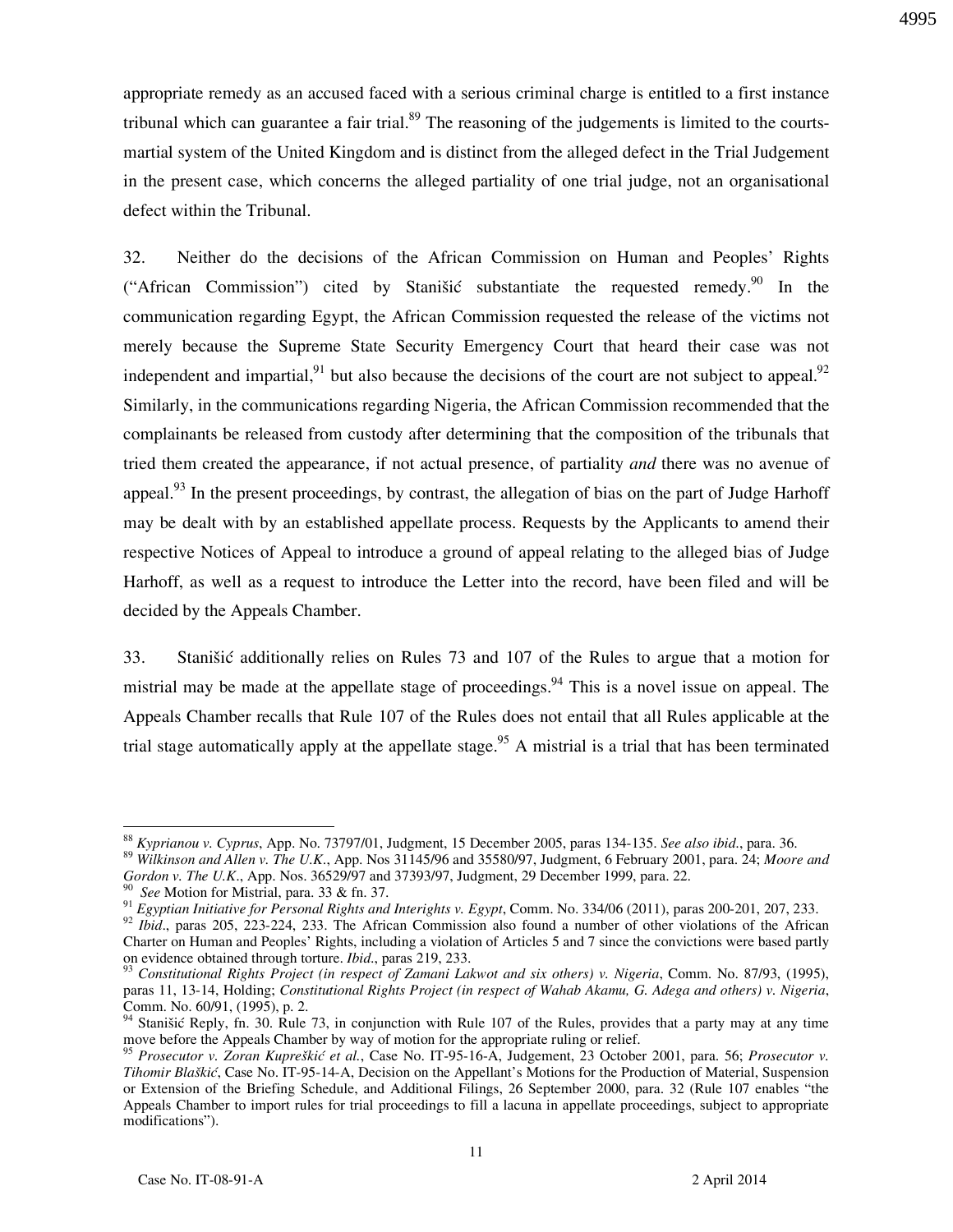prior to its conclusion.<sup>96</sup> A motion to declare a mistrial must thus be filed during the trial. This type of motion is not available or necessary in the appeal phase of a case. Whereas at the trial phase, bringing such a motion may be "indispensable to the grant of fair and appropriate relief."<sup>97</sup> in appeal proceedings an allegation of a violation to the right to a fair trial will be considered in the appeal judgement.<sup>98</sup>

34. In light of the above, the Appeals Chamber considers that the Applicants have failed to show the necessity of an interlocutory order and therefore declines to exercise its discretion under Rules 54 and 107 of the Rules.

35. Third, the Appeals Chamber turns to the argument that it may order the termination of proceedings and release of an accused after interlocutory review of a denial of an accused's rights, including during appellate proceedings. The doctrine of "abuse of process" allows a court to decline to exercise jurisdiction either because it will be impossible to give the accused a fair trial or because it offends the court's sense of justice and propriety to try the accused in the circumstances of a particular case.<sup>99</sup> The question in cases of abuse of process is not whether it is "necessary" for a court to issue an interlocutory decision terminating proceedings (as for Rule 54 of the Rules examined above), but whether a court *should* continue to exercise jurisdiction over a case in light of serious and egregious violations of the accused's rights that would prove detrimental to the court's integrity.<sup>100</sup> The discretionary power of a court to stay or terminate proceedings by reason of abuse of process applies during the trial phase of a case, and is mostly concerned with prosecutorial misconduct, since its main purposes are to *prevent* wrongful convictions and preserve the integrity of the judicial system.<sup>101</sup> An allegation of partiality of a trial judge is a ground to appeal a conviction on the basis that it is unsafe.<sup>102</sup> As noted above, both Applicants have filed motions to amend their respective Notices of Appeal to include the issue of Judge Harhoff's alleged partiality

 $\overline{a}$ 

4994

<sup>96</sup> Bryan Garner (ed.), *Black's Law Dictionary* (St. Paul, Minn.: West, 2009, 9th ed.), p. 1093 ("mistrial […] 1. A trial that the judge brings to an end, *without a determination on the merits*, because of a procedural error or serious misconduct occurring during the proceedings.") (emphasis added).

 $\frac{9}{7}$  *Delalić et al.* Appeal Judgement, paras 643-645.

<sup>98</sup> *See supra*, fn. 72. *See also Delali} et al.* Appeal Judgement, paras 643-645.

<sup>&</sup>lt;sup>99</sup> R. v. Horseferry Road Magistrates' Court, Ex p. Bennett (No.1)<sup>[1994]</sup> 1 A.C. 42, H.L.(E.), 74G; *Barayagwiza* Decision, paras 74-75.

<sup>100</sup> *Barayagwiza* Decision, para. 74.

<sup>101</sup> *See*, *e.g*., *Barayagwiza* Decision, para. 112; *Prosecutor v. Radoslav Brđanin & Momir Talić*, Case No. IT-99-36-PT, Decision on Second Motion by Brdanin to Dismiss the Indictment, 16 May 2001, para. 5 ("[If a] Trial Chamber is satisfied that the absence of such resources will result in a miscarriage of justice, it has the inherent power and the obligation to stay the proceedings until the necessary resources are provided, in order to prevent the abuse of process involved in such a trial").

 $\frac{102}{102}$  *See R. v. A.* (No. 2)  $\left[2002\right]$  1 A.C. 45;  $\left[2001\right]$  UKHL 25, in which Lord Steyn observed that it was well-established that the right to a fair trial was absolute in the sense that a conviction obtained in breach of it cannot stand (at p. 65, para. 38). *See also R. v. Forbes* [2001] 1 A.C. 473, 487; [2000] UKHL 66, para. 24; *R. v. Togher & Ors* [2001] 3 All E.R. 463; [2000] EWCA Crim 111, para. 33 ("if a defendant has been denied a fair trial it will almost be inevitable that the conviction will be regarded as unsafe").